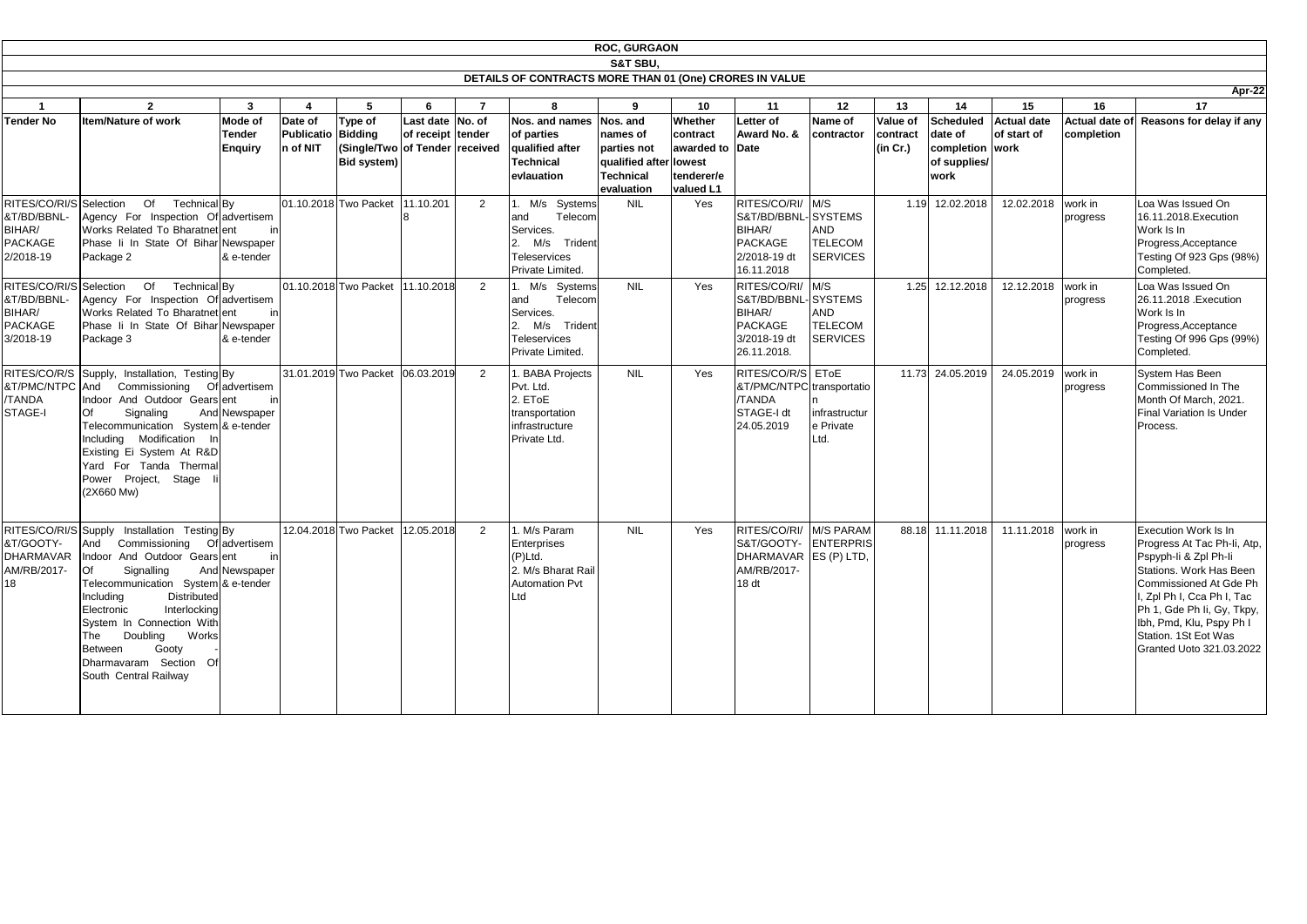| &T/PMC/NTPC And<br>018-19 DTD<br>31.10.2018                  | RITES/CO/RI/S Supply, Installation, Testing By<br>Commissioning<br>Of advertisem<br>/KHARGONE/2 Indoor And Outdoor Gears ent<br>Signaling<br>And Newspaper<br>Telecommunication System & e-tender<br>In Connection With Rail<br>Transport System Between<br>Nimarkhedi Railway Station<br>(Ratlam) Division And Ntpc<br>Khargone In Plant Yard                                | 11.07.2018 Two Packet 09.08.2018 | 6              | . M/s Vijatwargi<br>Infra Engineer<br>Pvt. Ltd.<br>2. M/s EToE<br>transportation Pvt 2. M/s Howe<br>Ltd.<br>3. M/s Shivakriti<br>International Pvt<br>Ltd.<br>4. M/s Howe<br>Engineering<br>)India) Pvt Ltd.<br>5. M/s Bharat<br>Rail Automation<br>Pvt Ltd.<br>6. M/s Eldyne<br><b>Electro Systems</b><br>Pvt. Ltd. | 1. M/s EToE<br>transportation<br>Pvt Ltd.<br>Engineering<br>)India) Pvt Ltd.        | Yes | RITES/CO/RI/ M/S<br>S&T/PMC/NTP SHIVAKRITI<br>C/KHARGONE INTERNATI<br>/2018-19 DTD ONAL<br>31.10.2018 | LIMITED.                                  | 2.55 15.11.2018 | 15.11.2018 | work in<br>progress | <b>All Stations Inplant Yard</b><br>And Dhakalgaon<br>Commissioned And<br>Handed Over. Final<br>Deviation Under Approval |
|--------------------------------------------------------------|-------------------------------------------------------------------------------------------------------------------------------------------------------------------------------------------------------------------------------------------------------------------------------------------------------------------------------------------------------------------------------|----------------------------------|----------------|----------------------------------------------------------------------------------------------------------------------------------------------------------------------------------------------------------------------------------------------------------------------------------------------------------------------|-------------------------------------------------------------------------------------|-----|-------------------------------------------------------------------------------------------------------|-------------------------------------------|-----------------|------------|---------------------|--------------------------------------------------------------------------------------------------------------------------|
| &T/APR-<br>2017-18                                           | RITES/CO/RI/S Supply, Installation, Testing By<br>Commissioning<br>Of advertisem<br>And<br>PND/3RDLINE/ Indoor And Outdoor Gears ent<br>Signalling<br>And Newspaper<br>Telecommunication System & e-tender<br><b>Distributed</b><br>ncluding<br>Interlocking<br>Electronic<br>System In Connection With<br>The Third Line Works<br>Between Anuppur- Pendra<br>Road Section Of | 04.11.2017 Two Packet 15.12.2017 | 2              | . M/s Alcom<br><b>Builders &amp;</b><br>Engineering Pvt.<br>Ltd.<br>2. M/s Param<br>Enterprises<br>(P)Ltd.                                                                                                                                                                                                           | <b>NIL</b>                                                                          | Yes | RITES/CO/RI/<br>S&T/APR-<br>PND/3RDLINE ES (P) LTD.<br>/2017-18                                       | M/S PARAM<br>ENTERPRIS                    | 71.4 02.01.2018 | 02.01.2018 | work in<br>progress | Jaithari- Chulla- Anuppur<br>Commissioned.                                                                               |
| &T/PMC/MPPG And<br>UR/2018-19                                | RITES/CO/RI/S Supply, Installation, Testing By<br>Commissioning<br>Of advertisem<br>CL/BIRSINGHP Indoor And Outdoor Gears ent<br>Signaling<br>And Newspaper<br>Telecommunication System & e-tender<br>Connection With Rail<br>Transport System For New<br>Engine Escape Line At New<br>Track Hopper, Sgtps, Mppgcl<br>Birsinghpur                                             | 27.07.2018 Two Packet 28.08.2018 | $\overline{2}$ | . M/s Eldyne<br>Electro Systems<br>Pvt Ltd.<br>2. M/s Yolex Infra<br>energy Pvt. Ltd                                                                                                                                                                                                                                 | <b>NIL</b>                                                                          | Yes | RITES/CO/RI/ M/S<br>S&T/PMC/MP<br>PGCL/BIRSIN ELECTRO<br>GHPUR/2018-<br>19                            | ELDYNE<br><b>SYSTEM</b><br><b>PVT LTD</b> | 3.49 16.11.2018 | 16.11.2018 | work in<br>progress | System Has Been<br>Commissioned In The<br>Month Of Sept, 21. Final<br><b>Bill Is Under Process.</b>                      |
| &T/PMC/MOU<br>DA-PHASE-<br>II/2018-19<br>DATED<br>16.11.2018 | RITES/CO/RI/S Supply, Installation, Testing By<br>Commissioning Of advertisem<br>And<br>Indoor And Outdoor Gears ent<br>And Newspaper<br>Signaling<br>Telecommunication System & e-tender<br>Including Addition And<br>Alteration In Ei Systems<br>Installed At Reception Yard,<br>nplant Yard And Ei Hut In<br>Connection With Stage-II<br>Work.                             | 13.09.2018 Two Packet 04.10.2018 | $\overline{4}$ | 1. M/s Howe<br>Engineering<br>)India) Pvt Ltd.<br>2. M/s Yolex Infra<br>energy Pvt. Ltd<br>3. G Satish<br>Enterprises.<br>4. M/s Vineela<br>Enterprises.                                                                                                                                                             | 1. M/s Howe<br>Engineering<br>)India) Pvt Ltd.<br>2. M/s<br>Vineela<br>Enterprises. | Yes | RITES/CO/RI/ M/S YOLEX<br>S&T/PMC/MO<br><b>UDA-PHASE-</b><br>II/2018-19<br><b>DATED</b><br>16.11.2018 |                                           | 6.81 12.01.2018 | 12.01.2018 | work in<br>progress | Inplant And Reception<br>Yard Commissioned On<br>30.12.2020. Final Variation<br>Is Under Process.                        |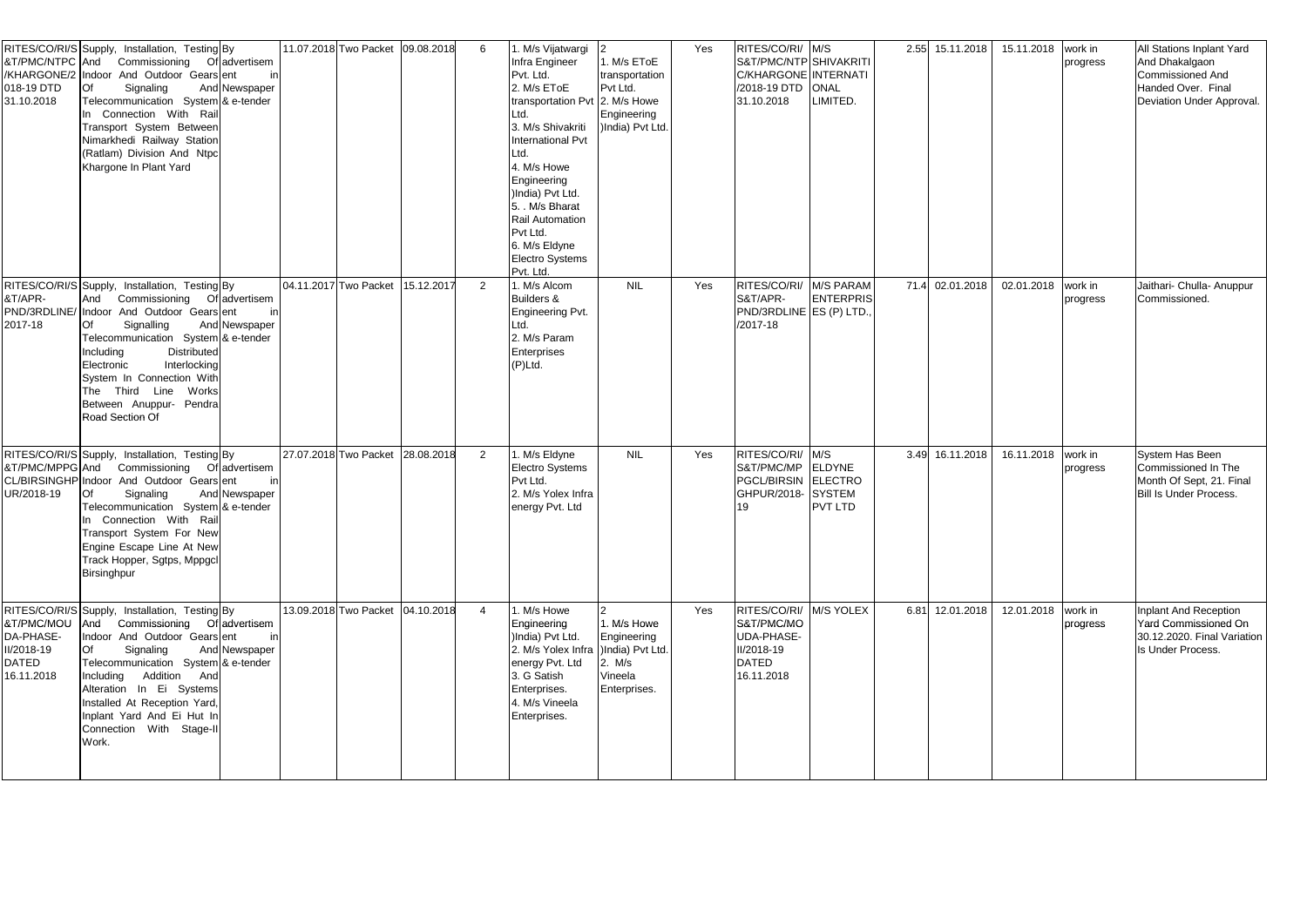| &T/GOOTY-<br><b>DHARMAVAR</b><br>2019-20                                                      | RITES/CO/RI/S Supply, Installation, Testing By<br>Of advertisem<br>Commissioning<br>l&<br>Additional<br>Signalling<br>& ent<br>AM/TELECOM/ Telecommunication System Newspaper<br>In Connection With Doubling & e-tender<br>Works<br>At<br>Gooty-<br>Dharmavaram Section Of<br>South Central Railway Of<br><b>Guntakal Division</b>                                                    | inl        | 18.06.2019 Two Packet | 18.07.2019 | $\mathbf{3}$ | . M/s EToE<br>transportation Pvt<br>_td.<br>2. M/s Vineela<br>Enterprises.<br>3. AE Telelink<br><b>Systems Ltd</b>                                                                         | <b>NIL</b>                                                                                         | Yes | RITES/CO/RI/ E TO E<br>S&T/GOOTY- TRANSPOR<br>DHARMAVAR TATION<br>AM/TELECOM INFRASTRU<br>/2019-20   | <b>CTURE</b><br><b>PRIVATE</b><br><b>LIMITED</b><br><b>AMRUTHA</b><br>VARSHINI,<br>325, 3RD A<br><b>CROSS-</b><br><b>SECTOR A</b><br>YELAHANK<br>A NEW<br>TOWN,<br><b>BENGALUR</b><br>U-560064 | 12.52 20.09.2019 | 20.09.2019 | work in<br>progress | Loa Was Issued On<br>06.09.2019 For Telecom<br>Work. Work Is In Progress                                                                                                                                      |
|-----------------------------------------------------------------------------------------------|---------------------------------------------------------------------------------------------------------------------------------------------------------------------------------------------------------------------------------------------------------------------------------------------------------------------------------------------------------------------------------------|------------|-----------------------|------------|--------------|--------------------------------------------------------------------------------------------------------------------------------------------------------------------------------------------|----------------------------------------------------------------------------------------------------|-----|------------------------------------------------------------------------------------------------------|------------------------------------------------------------------------------------------------------------------------------------------------------------------------------------------------|------------------|------------|---------------------|---------------------------------------------------------------------------------------------------------------------------------------------------------------------------------------------------------------|
| RITES/CO/RI/S Signalling<br>&T/MUNPL-<br><b>MEJA/TENDE</b><br>R/2015-16                       | &Telecommunication Work advertisem<br>At Junction Cabin, Crossing ent<br>Station And In In-Plant Yard Newspaper<br>In Connection With The & e-tender<br>Of<br>Construction<br>Coal<br>Transportation System For<br>Munpl, Meja Tpp (2X660<br>Meja,<br>District-<br>Mw),<br>Allahabad (Up)                                                                                             |            | 15.10.2016 Two Packet | 15.11.2016 | $\mathbf{3}$ | 3. M/s Shivakriti<br>International Pvt<br>Ltd.<br>2. M/s Kiran Infra<br>Engineers Ltd.<br>3. M/s MRT<br>Signals Lts.                                                                       |                                                                                                    | Yes | RITES/CO/RI/ M/S<br>S&T/MUNPL-<br>MEJA/TENDE INTERNATI<br>R/2015-16                                  | SHIVAKRITI<br><b>ONAL</b><br>LIMITED,<br>JAIPUR-<br>302006<br>(RAJASTHA                                                                                                                        | 26.69 03.01.2017 | 03.01.2017 | work in<br>progress | Inplant Yard, Crossing<br>Station & Junction Cabin<br>Of Munpl, Meja Has Been<br>Commissioned. Final Bill<br>Is Under Process.                                                                                |
| RITES/CO/RI/S Selection<br>&T/BD/BBNL-<br>BIHAR/<br><b>PACKAGE</b><br>1/2018-<br>1912.11.2018 | Of<br>Technical By<br>Agency For Inspection Of advertisem<br>Works Related To Bharatnet ent<br>Phase li In State Of Bihar Newspaper<br>Package 1                                                                                                                                                                                                                                      | & e-tender | 01.10.2018 Two Packet | 11.10.2018 |              | 21. M/s Systems NIL<br>Telecom<br>and<br>Services.<br>M/s Trident<br>2.<br>Teleservices<br>Private Limited.                                                                                |                                                                                                    | Yes | RITES/CO/RI/ M/S<br>S&T/BD/BBNL-TRIDENT<br>BIHAR/<br><b>PACKAGE</b><br>$1/2018 -$<br>1912.11.2018    | <b>TELESERVI</b><br><b>CES</b><br><b>PRIVATE</b><br>LIMITED                                                                                                                                    | 1.07 28.11.2018  | 28.11.2018 | work in<br>progress | Loa Was Issued On<br>12.11.2018. Execution<br>Work Is In<br>Progress, Acceptance<br>Testing Of 839 Gps (98%)<br>Completed.                                                                                    |
| 2020-21,                                                                                      | RITES/CO/RI/S Supply, Installation, Testing By<br>&T/GOOTY/EI/ And Commissioning Of advertisem<br>ALTERATION/ Indoor Gears Of Signaling ent<br>Telecommunication Newspaper<br>And<br>System Including Electronic & e-tender<br>Inetr-Locking System At<br>Gooty Junction Cabin With<br>Alteration At Gooty Junctio<br>Station For<br>Gooty<br>Doubling<br>Dharmavaram<br>Works of SCR | inl        | 23.09.2020 Two Packet | 12.10.2020 |              | $(1)$ M/s.<br><b>TUNGSTEN</b><br><b>MARKETING</b><br>(2) M/s Vineela<br>Enterprises<br>(3) M/s Suresh<br><b>Traders</b>                                                                    | 1) M/s M/S.<br><b>NANDI</b><br><b>ENTERPRISE</b><br>2)<br>M/S. Quatro<br>Rail Tech<br>Solution Ltd | Yes | RITES/CO/RI/ M/S<br>S&T/GOOTY/E TUNGSTEN<br>I/ALTERATIO MARKETIN<br>N/2020-21,                       | IG                                                                                                                                                                                             | 2.99 17.12.2020  | 17.12.2020 | work in<br>progress | Work Executed, Material<br>Reconcillation, Final Bill<br>Under Preparation.                                                                                                                                   |
| ern<br>Railway/Shamli Signaling<br>Tapri/2021-22                                              | RITES/CO/RI/S Design, Supply, Installation By<br>&T/PMC/North And Commissioning Of All advertisem<br>The Indoor And Outdoor ent<br>And Newspaper<br>Telecommunication Works, & e-tender<br>And Other Allied Works At<br>Hind, Thana<br>Bhawan,<br>Rampur<br>Nanautha,<br>Manhyaran And Manani<br>Stations In The Shamli Tapri<br>Section Of Delhi Division In<br>Northern Railway     | in         | 24.03.2021 Two Packet | 19.04.202  |              | i. (1/3) M/s<br>Shivakriti<br>International<br>Limited, Jaipur<br>ii. (2/3) M/s<br>Param<br>Enterprises,<br>Kolkata<br>iii. (3/3) M/s<br>Texmaco Rail &<br>Engineering<br>Limited. Kolkata | Nil                                                                                                | Yes | RITES/CO/RI/ M/S<br>S&T/PMC/Nort SHIVAKRITI<br>hern<br>Railway/Shamli ONAL<br>Tapri/2021-22 LIMITED, | <b>INTERNATI</b><br>JAIPUR-<br>302006<br>(RAJASTHA                                                                                                                                             | 48 11.08.2021    | 11.08.2021 | work in<br>progress | Manani Station Is About<br>To Commissioned.<br>Rampur-Manhyaran<br><b>Building Almost Ready.</b><br>Field Work 30%<br>Completed. Hind Building<br>Work 80% Completed And<br>Signalling 50% Work<br>Completed. |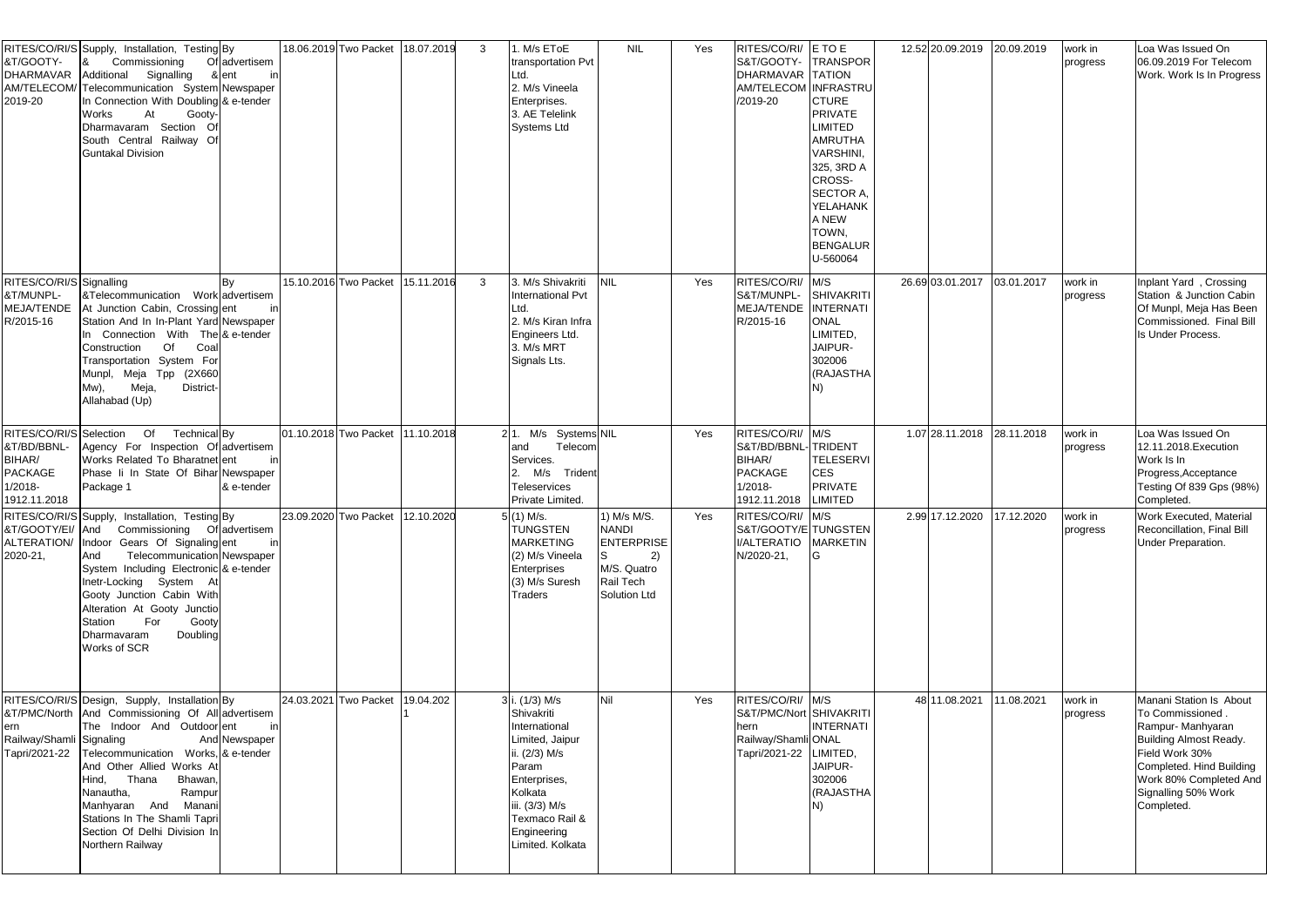| ern<br>Railway/Panipa Signaling<br>Jind/2021-22        | RITES/CO/RI/S Design, Supply, Installation By<br>&T/PMC/North And Commissioning Of All advertisem<br>The Indoor And Outdoorent<br>And Newspaper<br>Telecommunication Works, & e-tender<br>And Other Allied Works At<br>Jind City, Pilukhera, Safidon<br>And Madlauda Stations In<br>The Panipat Jind Section Of<br>Delhi Division In Northern<br>Railway | in  | 30.03.2021 Two Packet 22.04.202  | 4 1/4) M/s<br><b>SHIVAKRITI</b><br>INTERNATIONAL<br>LIMITED,<br>2/4) M/s ETOE<br>Transportation<br>Infrastructure<br>Private Limited,<br>$3/4$ ) M/s<br><b>TEXMACO RAIL</b><br><b>AND</b><br><b>ENGINEERING</b><br>LIMITED,<br>4/4) M/s BABA<br><b>PROJECTS PVT</b>                                                                                                                    | Nil | Yes | RITES/CO/RI/ M/S<br>S&T/PMC/Nort SHIVAKRITI<br>hern<br>Railway/Panip<br>at Jind/2021-<br>22                | <b>INTERNATI</b><br>ONAL<br>LIMITED,<br>JAIPUR-<br>302006<br>(RAJASTHA                          | 30 20.08.2021    | 20.08.2021 | work in<br>progress | Safidon Station: Building<br>Almost Completed.<br>Signalling Work 25 %<br>Done. Jind City- Building<br>Work 30% Completetd. |
|--------------------------------------------------------|----------------------------------------------------------------------------------------------------------------------------------------------------------------------------------------------------------------------------------------------------------------------------------------------------------------------------------------------------------|-----|----------------------------------|----------------------------------------------------------------------------------------------------------------------------------------------------------------------------------------------------------------------------------------------------------------------------------------------------------------------------------------------------------------------------------------|-----|-----|------------------------------------------------------------------------------------------------------------|-------------------------------------------------------------------------------------------------|------------------|------------|---------------------|-----------------------------------------------------------------------------------------------------------------------------|
| ern<br>Railway/Rohtak Signaling<br>Panipat/2021-<br>22 | RITES/CO/RI/S Design, Supply, Installation By<br>&T/PMC/North And Commissioning Of All advertisem<br>The In-Door And Outdoorent<br>And Newspaper<br>Telecommunication Works, & e-tender<br>And Other Allied Works At<br>Mudlana And Naulatha<br>Stations In The Rohtak-<br>Panipat Section Of Delhi<br>Division In Northern Railway                      | inl | 26.03.2021 Two Packet 20.04.202  | 5 1/5) M/s S S RAIL Nil<br><b>WORKS PVT</b><br>LTD,<br>2/5) M/s G<br><b>SATISH</b><br><b>ENTERPRISES</b><br>3/5) M/s ETOE<br>Transportation<br>Infrastructure<br>Private Limited,<br>3/5 M/s ETOE<br>Transportation<br>Infrastructure<br>Private<br>4/5) M/s<br><b>TEXMACO RAIL</b><br>AND<br><b>ENGINEERING</b><br>LIMITED,<br>$5/5$ ) M/s<br>SHIVAKRITI<br>INTERNATIONAL<br>LIMITED, |     | Yes | RITES/CO/RI/ M/S<br>S&T/PMC/Nort SHIVAKRITI<br>hern<br>Railway/Rohta ONAL<br>k Panipat/2021-LIMITED,<br>22 | <b>INTERNATI</b><br>JAIPUR-<br>302006<br>(RAJASTHA                                              | 17 20.08.2021    | 20.08.2021 | work in<br>progress | <b>Building Work Almost</b><br>Completed At Mudlana<br>And Signaling 25 %<br>Completed.                                     |
| SECL/BSP/SD<br>G/2018/670                              | And By<br>Signalling<br>Tellecommunication Work In advertisem<br>With ent<br>Connection<br>Of<br>Rail Newspaper<br>Construction<br>Infrasture For Providing & e-tender<br>Railway Siding At Kusmunda<br>Project For Dispatch Of<br>Washed And Raw Coal,<br>Kusmunda, District Korba<br>(Cg).                                                             | inl | 27.04.2017 Two Packet 30.05.2017 | 21. M/s Kiran Infra NIL<br>Engineers Ltd.<br>2. M/s SS Rail<br>Works Pvt. Ltd                                                                                                                                                                                                                                                                                                          |     | Yes | SECL/BSP/SD M/S KIRAN<br>G/2018/670                                                                        | INFRA (E)<br>LTD. B-141,<br>VISWAKAR<br>МA<br><b>INDUSTRIA</b><br>AREA,<br>JAIPUR,<br>(RAJASTHA | 29.22 03.08.2019 | 03.08.2019 | work in<br>progress | Pre Ni In Kusmunda Block<br>station<br>commissioned.East Cabin<br>siding is commissioned.                                   |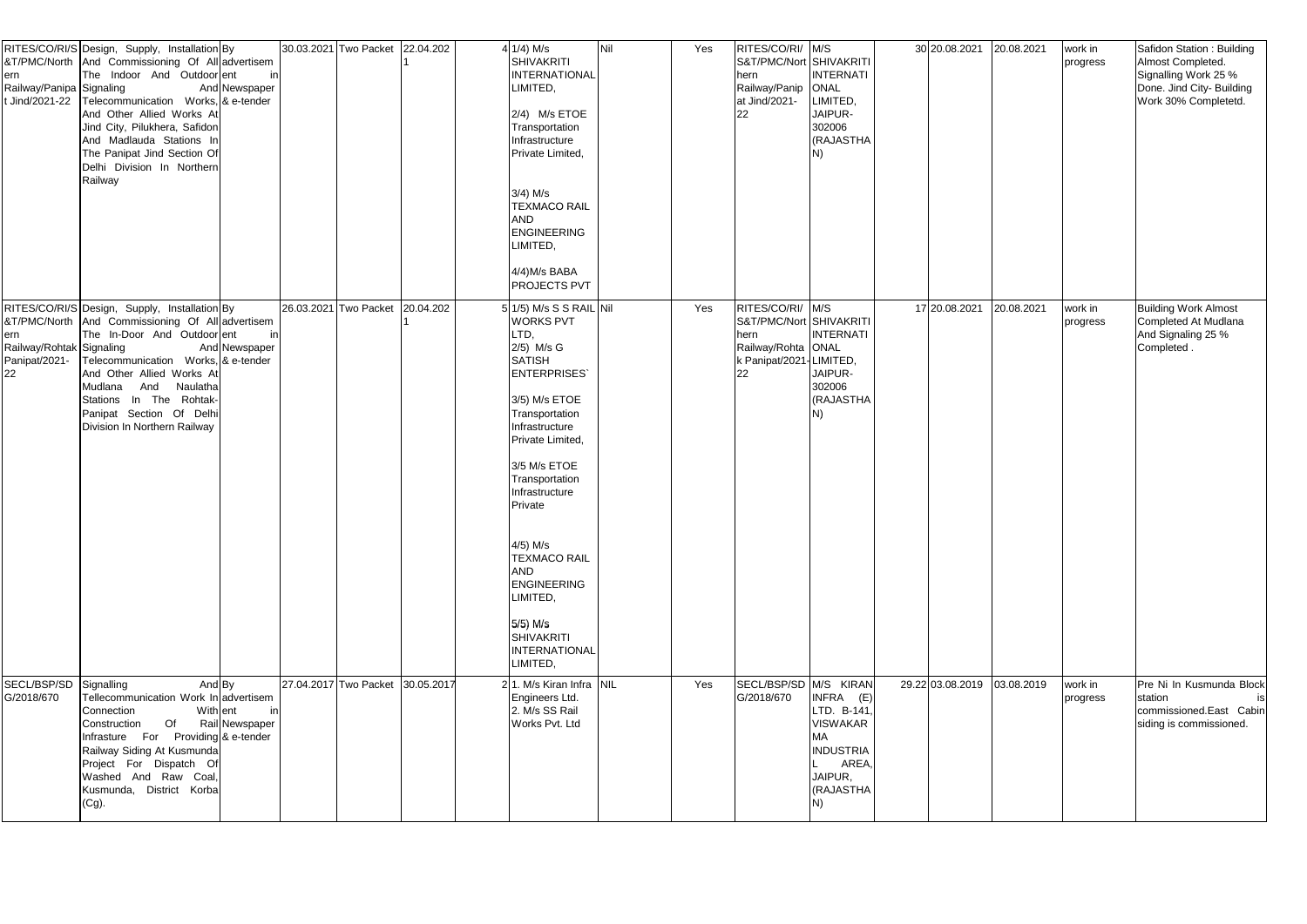| /Sipat/LOA                        | RITES/CO/RI/S Supply, Installation,<br>Testing By<br>&T/PMC/NTPC And Commissioning<br>Signalling<br>And ent<br>Telecommunication System Newspaper<br>For Coal Transportation At & e-tender<br>Wagon Tippler At Ntpc, Sipat<br>(Chhattisgarh).                                                                                                                                                              | Of advertisem<br>in                  | 30.09.2020 Two Packet 19.10.2020 |            |   | 3 <sup>1</sup> ) National<br>Engineering<br>2) Yolax<br>Infranergy Pvt Ltd                                                                                                                                                                                                                                                                                                                                                                              | 1) Tirupati Ente | Yes | RITES/CO/RI/ INFRANER<br>S&T/PMC/NTP GY PVT<br>C/Sipat/LOA                       | M/S YOLAX<br>LTD, 46/1,<br>TIT ROAD,<br>RATLAM,<br>MP.                                | 6.5 01.11.2021              | 01.11.2021 | work in<br>progress | S&T Buildig Work<br>Completed. Yet To Be<br>Handed Over. West Cabin<br>30% Cabling Done.                                                 |
|-----------------------------------|------------------------------------------------------------------------------------------------------------------------------------------------------------------------------------------------------------------------------------------------------------------------------------------------------------------------------------------------------------------------------------------------------------|--------------------------------------|----------------------------------|------------|---|---------------------------------------------------------------------------------------------------------------------------------------------------------------------------------------------------------------------------------------------------------------------------------------------------------------------------------------------------------------------------------------------------------------------------------------------------------|------------------|-----|----------------------------------------------------------------------------------|---------------------------------------------------------------------------------------|-----------------------------|------------|---------------------|------------------------------------------------------------------------------------------------------------------------------------------|
| &T/PMC/NTPC Gears<br>LARA/2018-19 | Supply, Installation, Testing By<br>RITES/CO/RI/S & Commissioning Of<br>Coal ent<br>For<br>Transportation At Cabins (1, Newspaper<br>2 &3) Between Kotarlia& & e-tender<br>Lara Tallaipalli Mines And<br>Cabins (4,5 & 6) Between<br>Kotarliaand Lara Inplant Yard<br>Connectivity<br>With<br>For<br>Chakradhar Nagar Station At<br>Lara Stpp Stage-1 (2 X 800<br>Mw), Raigarh, Chattishgarh               | S&T advertisem<br>in                 | 13.06.2018 Two Packet 30.07.2019 |            |   | 31. M/s Bharat Rail NIL<br>Automation Pvt.<br>Ltd.<br>2. M/s MRT<br>Signals Limited.<br>3. M/s<br>Technocom<br>Guwahati.                                                                                                                                                                                                                                                                                                                                |                  | Yes | RITES/CO/RI/ Rail<br>S&T/PMC/NTP Automation<br>C LARA/2018- Pvt Ltd, 202,<br>19. | M/s Bharat<br>Kamla Hub,<br>Near Aroas<br>cafe,<br>Mumbai                             | 59.86 14.10.2018 14.10.2018 |            | work in<br>progress | Cabin 6 & Cabin 7<br>Commissioned In January<br>2021. Cabin 5 Is Ready<br>For Commissioning And<br>Cabin 4 & 4A Almost 90%<br>Work Done. |
| &T/STPP/KHU<br>RJA/2021           | RITES/CO/RI/S Supply, Installation, Testing By<br>& Commissioning Of Indoor advertisem<br>Outdoor Gears Ofent<br>Signalling<br>Telecommunication System & e-tender<br>Electronic<br>Including<br>Interlocking<br>System<br>With<br>Connection<br>Construction Of Railway<br>Siding For Transportation At<br>Of Coal From South Eastern<br>Coal Fields Up To Stpp,<br>Khurja, Bulandshahar District<br>(Up) | in<br>& Newspaper                    | 24.03.2021 Two Packet            | 19.04.2021 | 9 | 1) BABA<br><b>PROJECTS PVT</b><br>LTD<br>2) BHARAT RAIL<br><b>AUTOMATION</b><br><b>PVT LTD</b><br>3) DURGA<br><b>SIGNAL INFRA</b><br><b>PVT LTD</b><br>4) ETOE<br>Transportation<br>Infrastructure<br>private Limited<br>5) G.SATISH<br><b>ENTERPRISES</b><br>6) Kiran Infra<br>Engineers Ltd.<br>7) shivakriti<br>International Ltd.<br>8) SS RAIL<br><b>WORKS PVT</b><br><b>LTD</b><br>9) TEXMACO<br>RAIL AND<br><b>ENGINEERING</b><br><b>LIMITED</b> | <b>NIL</b>       | Yes | RITES/CO/RI/ SHIVAKRITI<br>S&T/STPP/KH INTERNATI<br><b>URJA/2021</b>             | M/S<br><b>ONAL</b><br>LIMITED,<br>JAIPUR-<br>302006<br>(RAJASTHA<br>N)                | 19.79 13.10.2021            | 13.10.2021 | work in<br>progress | Supplied S&T Material Of<br>30% Of Total Value.                                                                                          |
| &T/PMC/Ghata And<br>mpur/2019-20  | RITES/CO/RI/S Supply, Installation, Testing By<br>Commissioning<br>Indoor And Outdoor Gears ent<br>Signaling<br>Telecommunication System & e-tender<br>For Ghatampur Superficial<br>Power Plant, For The<br>Proposed Private Railway<br>Siding Taking Off<br>From<br>Ghatampur Railway Station<br>To Inplant Yard At Nuppl<br>Ghatampur<br>Superficial<br>Power Plant                                      | Of advertisem<br>in<br>And Newspaper | 23.05.2019 Two Packet 17.06.2019 |            |   | 2 <sup>(1)</sup> M/s Railsys<br>Engineer Pvt Ltd<br>2) M/s E2E<br>Transportation<br>Infrastructure Pvt<br>Ltd                                                                                                                                                                                                                                                                                                                                           | Nil              | Yes | RITES/CO/RI/ E TO E<br>S&T/PMC/Gha TRANSPOR<br>tampur/2019-<br>120               | <b>TATION</b><br><b>INFRASTRU</b><br><b>CTURE</b><br><b>PRIVATE</b><br><b>LIMITED</b> | 20.13 08.03.2020            | 08.03.2020 | work in<br>progress | Cable Laying Work Is In<br>Progress, Foundation Of<br>Signals Is In Progress,<br>Problem With Land<br>Acquitition.                       |